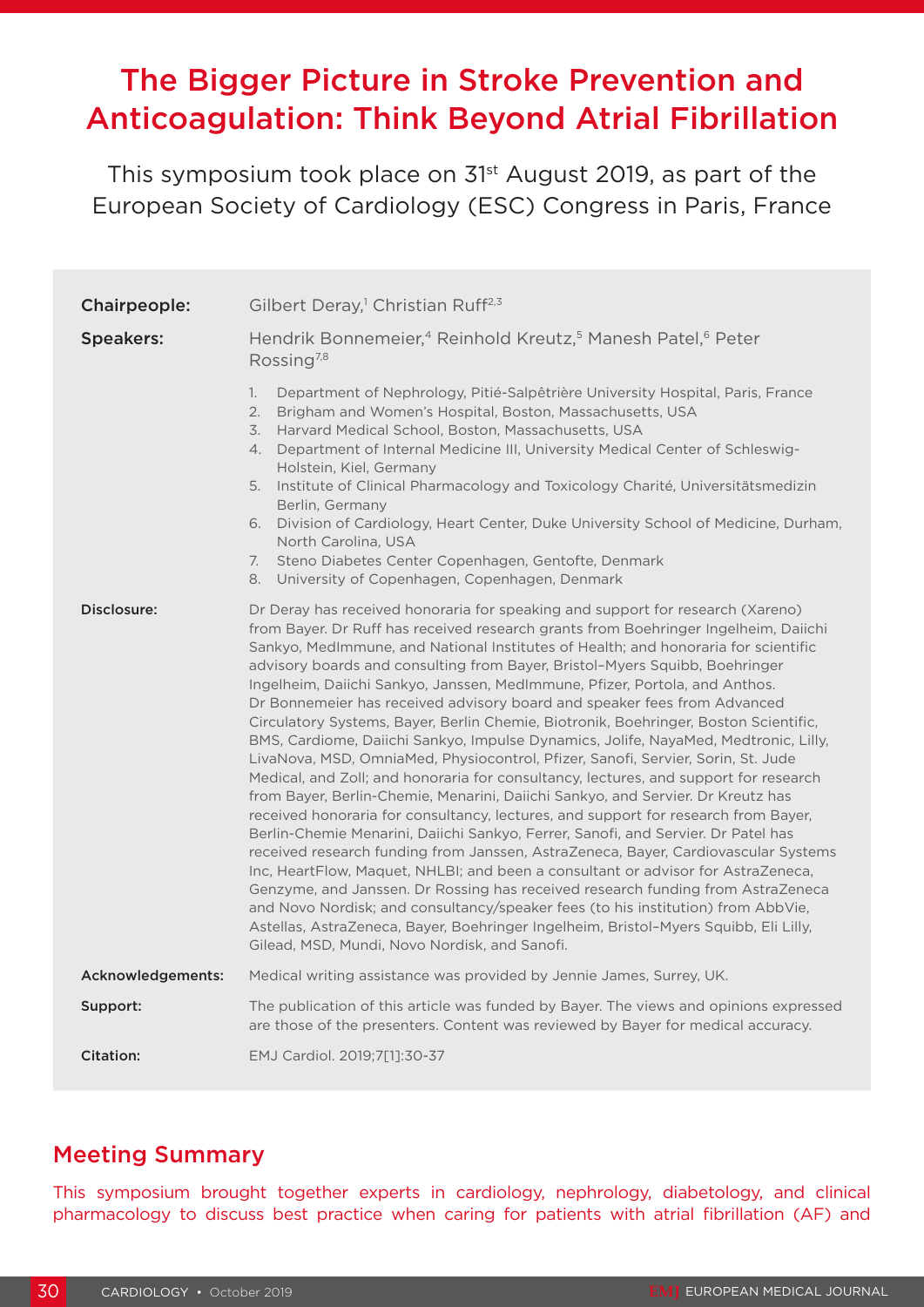comorbidities. They urged delegates to not only consider the issue of AF but also to think about protection in a broader sense, including comorbidities to improve outcomes for patients when it comes to stroke prevention. Dr Ruff spoke of the tremendous opportunity to reduce the burden of stroke by addressing important modifiable risk factors for stroke, focussing on AF and diabetes, and their link to chronic kidney disease (CKD). Dr Bonnemeier and Dr Kreutz discussed patients with AF and renal dysfunction, noting that CKD is a frequent comorbidity associated with increased risk of stroke and bleeding among patients with AF. The associated patient case study inspired debate about the challenges of oral anticoagulant (OAC) therapy in this patient group and highlighted that while decline in renal function is common in AF patients treated with OAC, the extent of decline may depend on which anticoagulant is used. Furthermore, available data from randomised control trials and recent retrospective analyses were shared which showed differences in the progression of CKD associated with vitamin K antagonists (VKA) versus the novel OAC (NOAC), such as rivaroxaban. Dr Patel and Dr Rossing focussed on diabetes and AF, stating that their frequent coexistence is a bad combination associated with substantially increased risks of death and cardiovascular (CV) events. Exploring the link between diabetes and CKD, they demonstrated the significant impact renal dysfunction has on the prognosis of Type 2 diabetes mellitus (T2DM). They additionally presented recent evidence from retrospective analyses comparing renal outcomes in patients with AF and diabetes treated with NOAC or VKA, noting that choice of anticoagulation may impact risk for renal outcomes.

# Introduction: What is the Bigger Picture?

# Doctor Gilbert Deray and Doctor Christian Ruff

Dr Deray introduced a multidisciplinary panel of speakers from cardiology, nephrology, diabetology, and clinical pharmacology, providing a comprehensive look at how to improve outcomes in patients with AF and comorbidities, striving for protection beyond stroke risk. While tremendous advances in both stroke prevention and treatment have improved patient outcomes, stroke remains the second most common cause of death globally after ischaemic heart disease; yet up to 80% of strokes can be avoided.<sup>1</sup>

Dr Ruff acknowledged that physicians are providing anticoagulants to AF patients to prevent strokes but questioned if more could be done to protect patients with comorbidities. He pointed out that approximately 90% of the populationattributable risk factors of stroke are caused by potentially modifiable risk factors,<sup>2</sup> and stated that this provides a "tremendous opportunity" to greatly reduce the stroke burden around the world.

Explaining that the panel would focus on two of these modifiable risk factors, diabetes and AF

(including renal dysfunction), Dr Ruff noted that AF is associated with a 5-fold increase in risk of stroke<sup>3</sup> and diabetes, and with a 2-fold increase in the risk of stroke.<sup>4</sup> Furthermore, diabetes is a risk factor for AF and a common cause of CKD, which is associated with a 30–60% increase in ischaemic stroke (IS) risk.<sup>5</sup>

Dr Ruff stated that the reason for focussing on prevention of AF-associated stroke is because the related outcomes are worse than for non-AF strokes.<sup>6</sup> One in four patients that are admitted with IS associated with AF will die within 30 days, making AF stroke almost twice as likely to be fatal than non-AF stroke. Furthermore, 30% of the patients who survive an AF-related stroke have severe dependence at 12 months compared with 11% for non-AF stroke.<sup>6</sup>

Registry data suggest that the use of OAC therapy remains suboptimal across the world, $<sup>7</sup>$ </sup> and according to Dr Ruff, physicians are still on a journey to optimise the therapies available to better protect patients when it comes to stroke prevention. He added: "We need to take a step back and look at the bigger picture and investigate the comorbidities and complex patients we see in practice."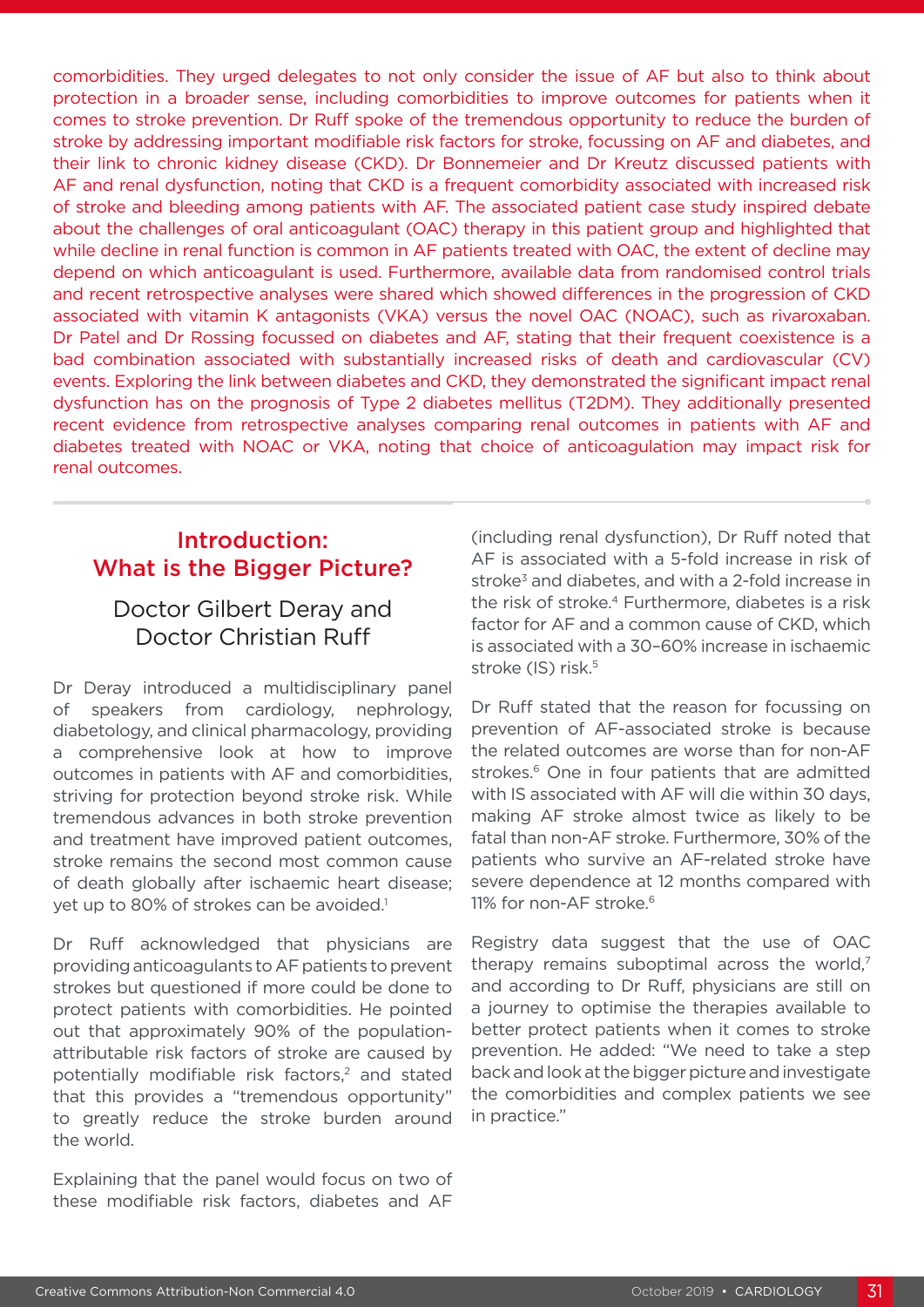## Think about the Kidneys: Why does Renal Function Matter in Patients with Atrial Fibrillation?

### Doctor Hendrik Bonnemeier and Doctor Reinhold Kreutz

Reiterating the need to look beyond AF, Dr Bonnemeier described how he sees AF patients with comorbidities such as arterial hypertension. coronary artery disease (CAD), obesity, diabetes, and CKD, and noted that these diseases overlap and interact. He outlined a 'typical' patient case, a 66-year-old male presenting with palpitations.

The patient had arterial hypertension (blood pressure: 150/90 mmHg), diabetes (receiving dietetic therapy), and was overweight (BMI: 29). He had persistent nonvalvular AF (NVAF) and had undergone external cardioversion twice. His electrocardiogram showed AF with a heart rate of around 100 beats per minute.

After around 20 hours, the patient spontaneously converted into sinus rhythm. He had undergone a heart procedure 2 years before, with exclusion of significant CAD, and echocardiography revealed good left ventricle function and left ventricular hypertrophy as a result of hypertension.

The patient was on rivaroxaban 20 mg once daily (od), verapamil 120 mg twice daily, ramipril 5 mg twice daily, torasemide 5 mg od, and pantoprazole 20 mg od.

The lab findings showed creatinine 1.89 mg/dL, estimated glomerular filtration rate (eGFR) 46 mL/min, mild increase in c-Troponin T (0.2 ng/ mL), and mild increase in N-terminal pro-B-type natriuretic peptide (198 pg/mL), probably due to the AF.

Dr Bonnemeier and Dr Kreutz agreed that there are several issues to consider when thinking about anticoagulation to manage thromboembolic risk in a multimorbid patient such as this case, not least the impact of CKD. They noted several issues to consider in patients with AF and CKD including the need to balance the risks of both IS and bleeding, the need to monitor renal function and to select appropriate dosing based on the level of renal function, and how choice of anticoagulant therapy can affect renal outcomes.

The 2018 European Heart Rhythm Association (EHRA) Practical Guide on the use of NOAC in patients with AF advises on the optimal use of NOAC according to renal function.<sup>8</sup> Dr Kreutz outlined the guidance for rivaroxaban, noting that it is evidence based<sup>9</sup> and straightforward: 20 mg od for patients with a creatinine clearance (CrCl) of >50 mL/min, and 15 mg od for patients with a CrCl of 30–49 mL/min. Cautionary use of 15 mg od is recommended for patients with severe renal impairment (CrCl: 15–29 mL/min) and in Europe, no NOAC is recommended for patients with end stage renal disease (ESRD; CrCl: <15 mL/ min) undergoing dialysis.

The Phase III ROCKET AF trial, which compared the efficacy and safety of rivaroxaban to warfarin in 14,264 AF patients, studied a specific renal dose of rivaroxaban to support safety, and 1,474 patients with moderate renal impairment received the reduced dose of 15 mg od.<sup>9</sup>

### Atrial Fibrillation and Chronic Kidney Disease: Knowing the Risks

CKD is a frequent comorbidity in patients with AF and is associated with adverse outcomes.<sup>10,11</sup> A large Danish cohort study (N=132,372) showed that CKD was associated with an increased risk of stroke or systemic thromboembolism (SE) and bleeding among patients with  $AF$ .<sup>11</sup>

Dr Kreutz touched upon the interaction between vascular calcification and CKD, noting that medial vascular calcification is highly prevalent in patients with CKD.<sup>12</sup> Research suggests that vascular calcification affecting the kidneys is a possible side effect of VKA treatment. It is further hypothesised that VKA, such as warfarin, promote vascular calcification because the effect of VKA is not limited to coagulation, but affects all vitamin K-dependent proteins including matrix G1 protein, which plays a major inhibitory role in the development of vascular calcification.13 Dr Kreutz suggested that treatment with a VKA, which inhibits the activation of matrix G1 protein and thereby abolishes its protective effect against calcification, may contribute to worsening renal function and accelerate progression of kidney disease.

Supporting this concept, post-trial analyses of the RE-LY (comparing the efficacy and safety of dabigatran to warfarin) and ROCKET AF trials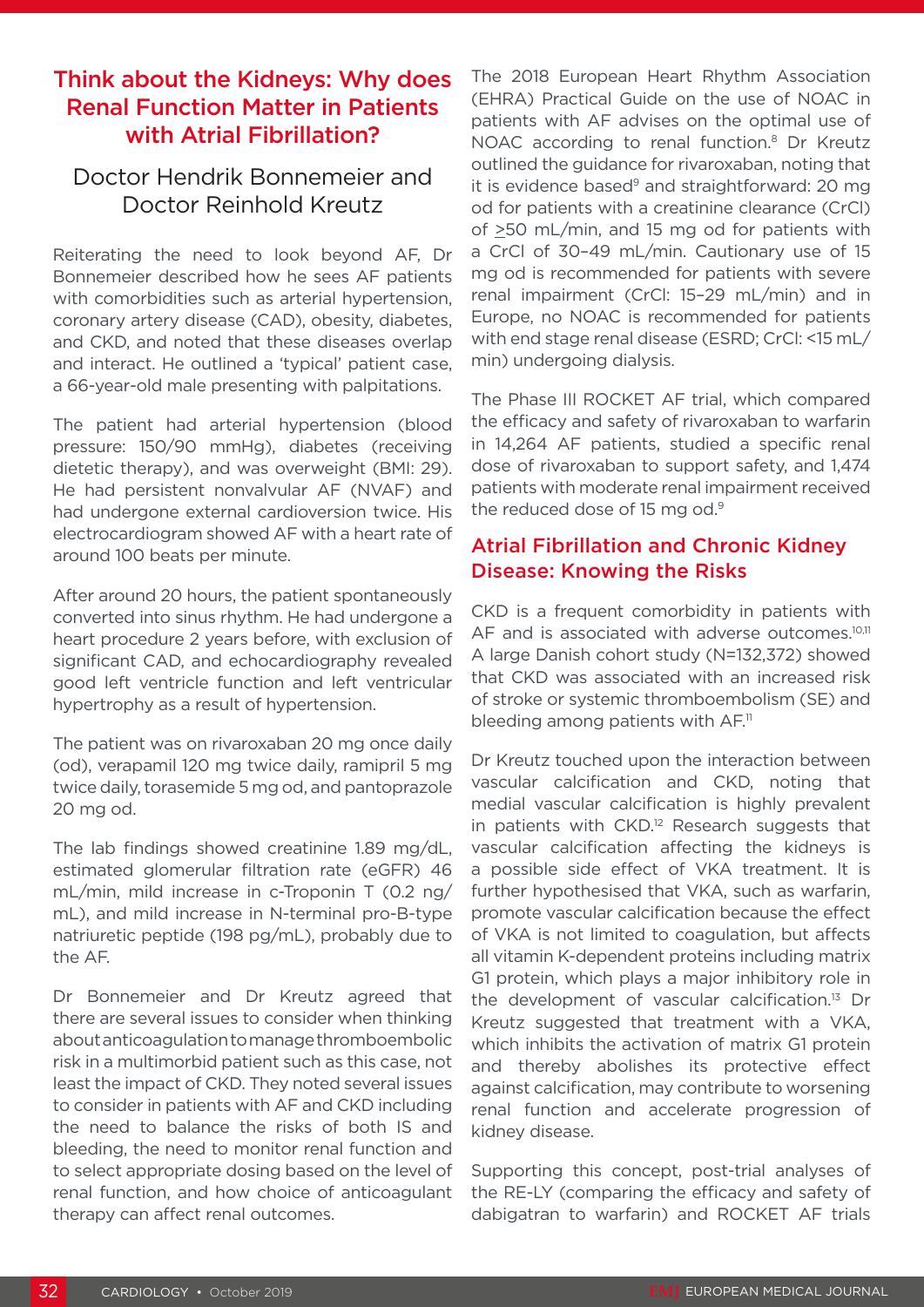showed that AF patients treated with warfarin had a significantly greater decline in renal function over the course of the study compared to the NOAC arms.14,15

### Differences in Progression of Chronic Kidney Disease

A retrospective analysis of a large USA administrative database suggested decline in renal function is common in AF patients treated with OAC, but the extent may depend on which anticoagulant is used. It found NOAC, including rivaroxaban, were associated with lower risks of adverse renal outcomes over time compared to warfarin. The study compared three NOAC (apixaban, dabigatran, and rivaroxaban) to warfarin for their effects on four renal outcomes: >30% decline in eGFR, doubling of the serum creatinine level, acute kidney injury (AKI), and kidney failure. When comparing each NOAC with warfarin, rivaroxaban was associated with lower risks of >30% decline in eGFR, doubling of serum creatinine, and AKI; dabigatran was associated with lower risks of >30% decline in eGFR and AKI; however, apixaban did not have a statistically significant relationship with any of the renal outcomes.<sup>16</sup>

Recent real-world data from a subgroup analysis of the retrospective cohort study RELOAD, which compared the effectiveness and safety of rivaroxaban to phenprocoumon (a VKA widely used in Germany) in patients with NVAF and renal impairment, showed that when using the 'one tablet per day' definition of estimating drug exposure time, the incidence of the primary endpoint of IS was significantly lower in patients (without evidence of cancer at baseline) receiving rivaroxaban 15 mg or 20 mg od compared with those receiving phenprocoumon (2.40 versus 3.51 events per 100 patient-years, respectively; p=0.015). There was also a trend towards lower risk of the primary safety outcome of intracranial haemorrhage (ICH) for rivaroxaban versus phenprocoumon (0.57 versus 0.89 events per 100 patient-years; p=0.14).<sup>17</sup>

Furthermore, new findings from RELOADeD, an observational study in the European Union (EU), comparing rivaroxaban, apixaban, and edoxaban to phenprocoumon in patients with NVAF and renal disease revealed a comparable risk of IS/ SE for all NOAC compared to phenprocoumon,

and a beneficial effect for both rivaroxaban and apixaban with regards to ICH. Results showed significant risk reductions related to ESRD/ dialysis for rivaroxaban (73%) and apixaban (57%) compared to phenprocoumon, while for the risk of AKI, this trend was only seen for rivaroxaban  $(Figure 1).<sup>18</sup>$ 

Rivaroxaban was also associated with lower risk of AKI or progression to Stage 5 CKD compared with warfarin in the RIVAL study, which used USA Truven MarketScan claims data to compare the impact on renal outcomes in NVAF patients (Stage 5 CKD or haemodialysis excluded). Rivaroxaban was additionally associated with a 19% risk reduction in AKI and an 18% reduction in progression to Stage 5 CKD or haemodialysis compared to warfarin.19

To further investigate the observed lower risks of renal adverse events with rivaroxaban compared to VKA, the prospective XARENO (Factor XA -inhibition in RENal patients with non-valvular atrial fibrillation Observational registry) study is ongoing. The multicentre study will collect data from  $\geq$ 2,500 patients with NVAF and eGFR/ CrCl 15–49 mL/min and compare progression of CKD and clinical outcomes in patients receiving rivaroxaban, VKA, or no anticoagulation therapy for >3 months. The first results are expected at the end of 2020.20

# Panel Discussion Highlights

- > Delegates and the panel discussed the lack of clear evidence on the efficacy and safety of NOAC in patients with ESRD or on dialysis, and the need for further studies, noting that the use of NOAC in patients with severe renal function impairment (CrCl <15 mL/min) or those on dialysis is not recommended by the EHRA Guidelines, nor by the respective EU labels for each drug; dabigatran is contraindicated in CrCl <30 mL/min.
- > The panel suggested that helping to reduce the need for dialysis through preservation of renal function was critical and stated this is a "key point" when making decisions about anticoagulation.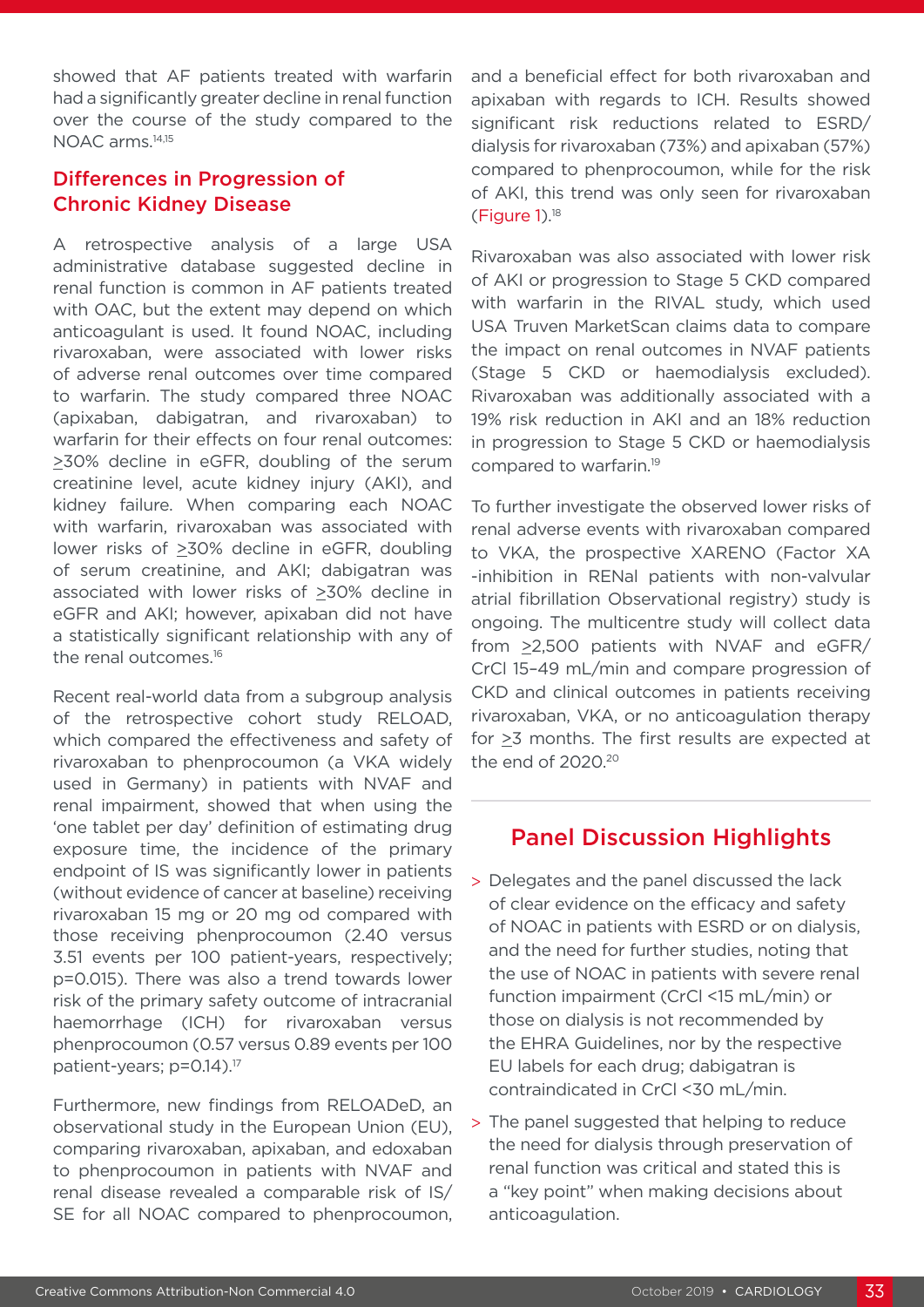

#### Figure 1: Confounder-adjusted hazard ratios of renal safety outcomes with 95% confidence intervals for rivaroxaban versus phenprocoumon in patients with NVAF and renal disease.

A multiple Cox-regression was performed to calculate confounder-adjusted hazard ratios for the risk of ESRD and AKI in new users of NOAC versus new users of phenprocoumon. Results indicated a beneficial effect of NOAC in renal function worsening over time when compared to phenprocoumon in patients with NVAF and renal disease.<sup>18</sup>

AF: atrial fibrillation; AKI: acute kidney injury; ESRD: end-stage renal disease.

*Adapted from Bonnemeier et al.18*

# Think About Diabetes: More than just a Thromboembolic Risk Factor in Patients with Atrial Fibrillation?

# Doctor Manesh Patel and Doctor Peter Rossing

Dr Patel began by sharing a patient case study of a 68-year-old female with AF, hypertension, and diabetes, describing diabetes as "the 21st century plague."

- > The patient had some peripheral neuropathy and her family was concerned about some unsteadiness. She also experienced pain in her legs when walking, but it is unclear if this was because of peripheral neuropathy or peripheral arterial disease (PAD).
- > She denied any congestive heart failure symptoms and upon examination had chronic AF with a heart rate of 73 beats per minute

and an eGFR of 43 mL/min.

- > Current medications include metformin, amlodipine, atorvastatin, and multivitamins.
- > The patient and her family were interested in determining if she should be on an OAC.

Dr Patel handed over to diabetologist Dr Rossing to discuss his thoughts on the presented case. After thanking delegates for having a diabetologist at the European Society of Cardiology (ESC) meeting, Dr Rossing said this patient case illustrated a big overlap between diabetes and cardiology, and also with CKD because a significant percentage of patients with diabetes have CKD.<sup>21</sup> The United States Renal Data System (USRDS) 2017 report showed that among National Health and Nutrition Examination Survey (NHANES) participants with diabetes, 28.7% had increased albuminuria, 20.7% had impaired renal function, and 10.0% had both.<sup>21</sup>

Diabetes and hypertension are the most common causes of CKD.<sup>22</sup> Dr Rossing explained that diabetes and hypertension increase the risk of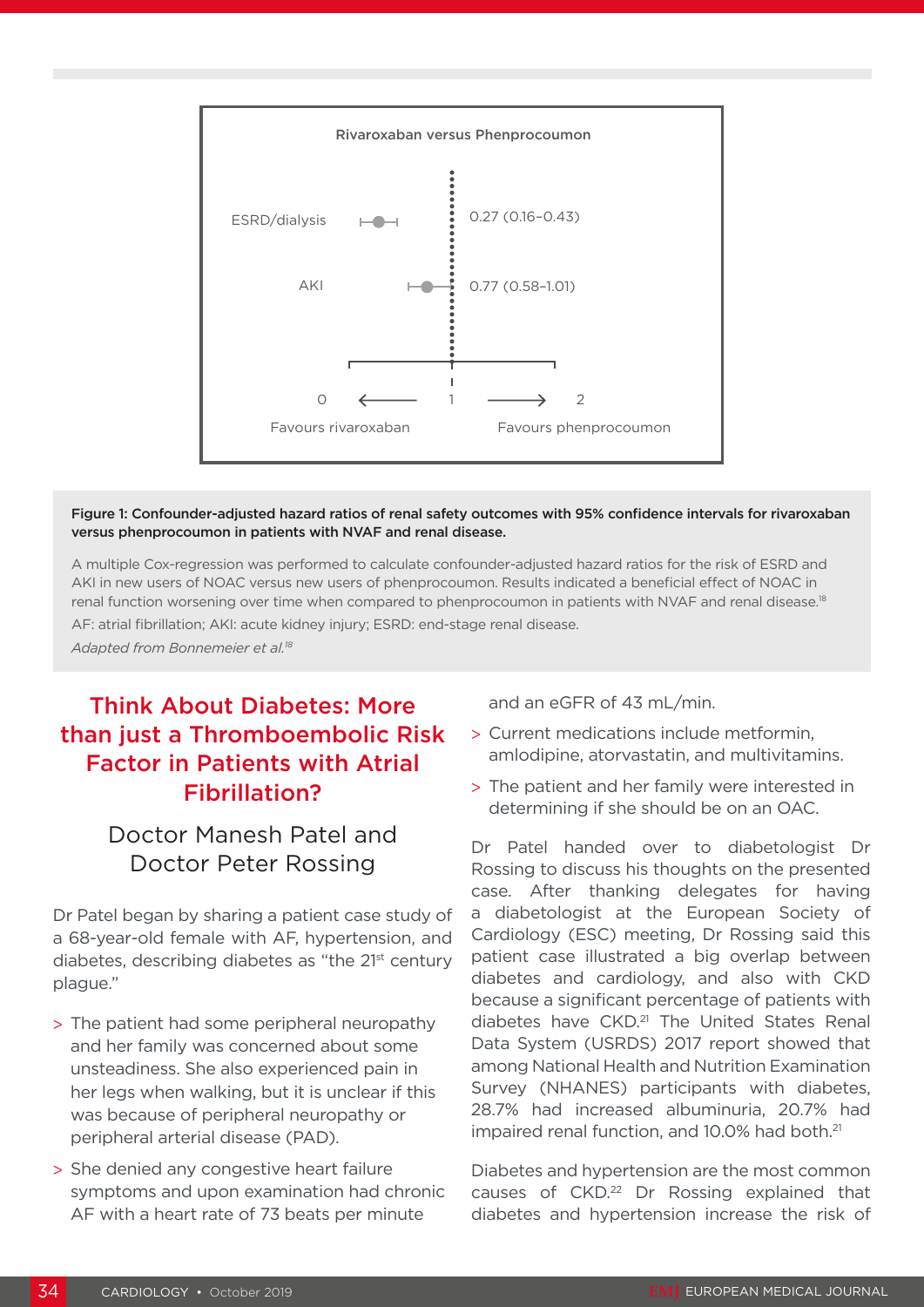kidney disease through a variety of pathways, including inappropriate activation of the renin– angiotensin–aldosterone system, impaired insulin-mediated vasodilatation, augmented sympathetic nervous system activation, altered innate and adaptive immunity, and abnormal sodium processing by the kidney.<sup>23</sup> Kidney disease has a significant impact on the prognosis of T2DM. Patients with T2DM and albuminuria or impaired renal function had an increased risk of mortality compared with T2DM patients with healthy kidneys, and the risk was further increased in patients with both albuminuria or impaired renal function.24

Diabetes also increases the risk of developing AF.25,26 The Framingham Heart Study showed that having diabetes increased the odds of developing AF by 40% for men and 60% for women.25 In another large cohort study, diabetes was identified as a strong independent risk factor for AF.26 Dr Rossing noted that AF and T2DM frequently coexist and described them as a "bad combination" associated with substantially increased risks of death and CV events.<sup>27</sup> The large ADVANCE study including 11,140 patients with T2DM, of whom 7.6% had AF at baseline, showed that AF is associated with 61% greater risk of all-cause mortality and 68% increased risk of major cerebrovascular events in patients with diabetes.27 He said physicians taking care of patients with diabetes and CKD need to look out for AF, and screen and intervene not only for glucose but all the relevant risk factors in this population.

### Less Risk of Renal Adverse Events

The RELOADeD study was revisited, with a focus on patients with NVAF and diabetes initiating rivaroxaban, apixaban, edoxaban, or phenprocoumon. Dr Patel shared recent results indicating the NOAC, particularly rivaroxaban and apixaban, are associated with less renal adverse effects over time compared to phenprocoumon. A comparable risk of IS/SE was seen for each NOAC compared to phenprocoumon, with a trend towards better effectiveness for rivaroxaban. There was a numerical benefit for NOAC over phenprocoumon for the risk of ICH and significant risk reductions related to ESRD for rivaroxaban (68%) and apixaban (40%). For the risk of AKI, only rivaroxaban showed a risk reduction (28%).<sup>28</sup>

Furthermore, recent findings from a retrospective analysis of USA claims data for patients with NVAF and diabetes also suggest that rivaroxaban is associated with lower risks of renal adverse effects than warfarin. Rivaroxaban was associated with a 17% lower risk of AKI and an 18% lower risk of progression to Stage 5 CKD or haemodialysis compared to warfarin (Figure 2).<sup>29</sup>

### Diabetes, Chronic Kidney Disease, and Cardiovascular Disease Risk

There is a strong correlation between diabetes and CV disease. Macrovascular complications, namely CAD, PAD, and stroke, are a consequence of the injurious effects of hyperglycaemia, along with microvascular complications including diabetic nephropathy, neuropathy, and retinopathy.<sup>30</sup> Diabetes has been identified as a strong and consistent independent risk factor for stroke in patients with  $AF<sub>31</sub>$  and is also independently associated with an increased risk of AF.32 Furthermore, diabetes is a significant CV risk factor in patients with PAD or CAD.<sup>33</sup>

Evidence from a large population-level cohort study (N=1,268,029) showed that patients with both diabetes and renal impairment have an even greater CV risk than those with either diabetes or renal impairment alone. The study found that patients with a previous myocardial infarction represent a very high-risk group; patients with both diabetes and CKD were shown to be at similar or even higher risk of CV events and allcause mortality.34

Dr Patel noted that rivaroxaban has been shown to be effective in patients with NVAF and diabetes in both randomised control trials<sup>35</sup> and real-world<sup>36</sup> studies, with consistent results. The ROCKET AF Phase III trial, which compared the effectiveness and safety of rivaroxaban and warfarin, enrolled 39.9% of patients with both NVAF and diabetes (n=5,695). A subanalysis of this cohort showed the efficacy and safety of rivaroxaban compared to warfarin was similar in patients with and without diabetes, supporting use of rivaroxaban as an alternative to warfarin in patients with these coexisting conditions.35

Similarly, results from a USA administrative claims database analysis showed that the effectiveness and safety of rivaroxaban was at least as good as warfarin in patients with NVAF and diabetes (n=11,034) treated in routine clinical practice.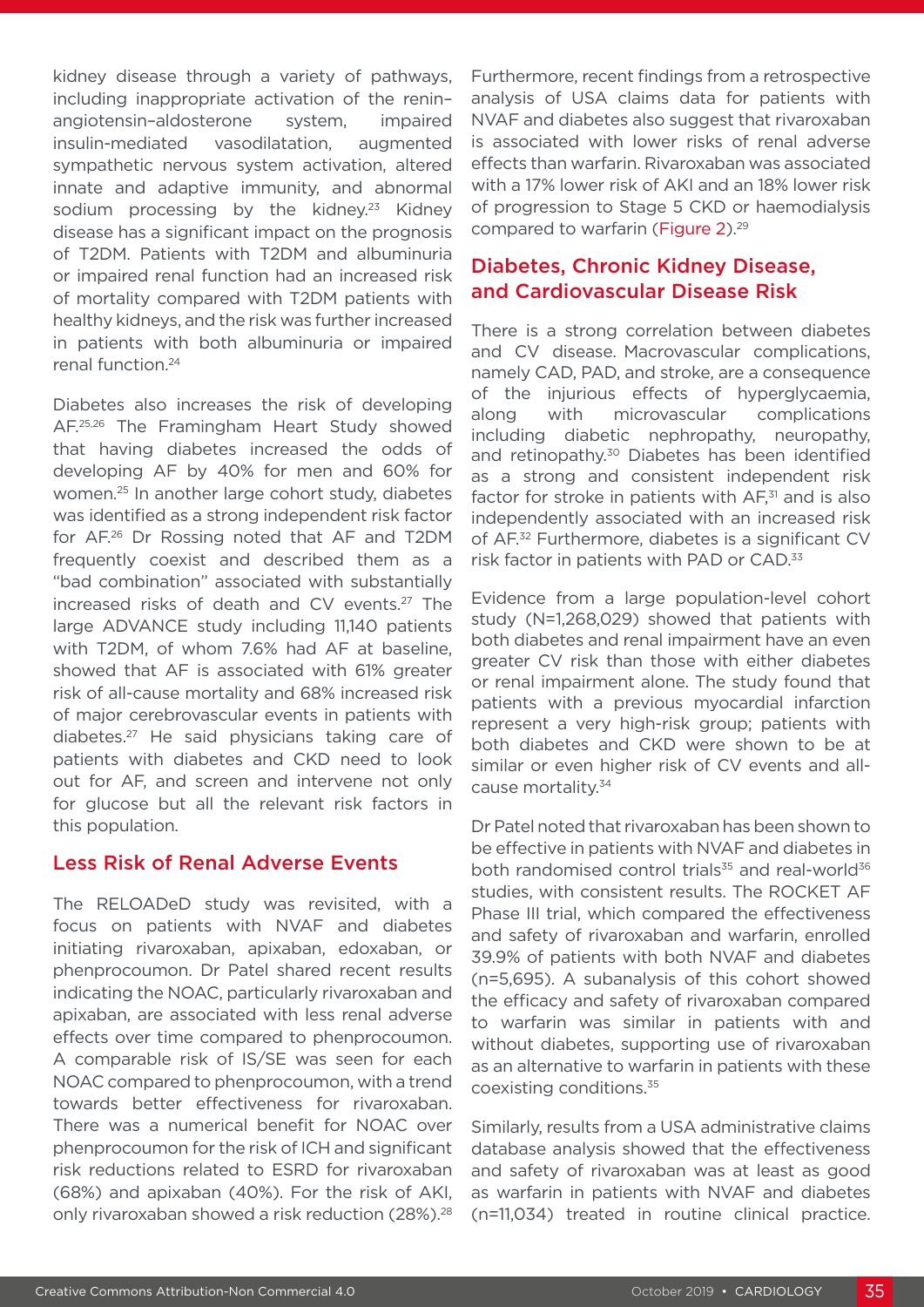|                                 | Rate per 100 PY |                 | <b>HR (95% CI)</b>                            | <b>HR (95% CI)</b>      |
|---------------------------------|-----------------|-----------------|-----------------------------------------------|-------------------------|
|                                 | Rivaroxaban     | <b>Warfarin</b> |                                               |                         |
| <b>AKI</b>                      | 7.70            | 13.45           | ———                                           | 0.83<br>$(0.74 - 0.92)$ |
| Stage 5 CKD or<br>haemodialysis | 3.74            | 6.03            | 0.5<br>$\overline{2}$                         | 0.82<br>$(0.70 - 0.96)$ |
|                                 |                 |                 | Favours<br>Favours<br>rivaroxaban<br>warfarin |                         |

#### Figure 2: Risk of major adverse renal outcomes with rivaroxaban versus warfarin.

Retrospective analysis of US MarketScan claims data for patients with NVAF and diabetes, newly initiating therapy with rivaroxaban (n=10,017) or warfarin (n=11,665).

Patients with CKD Stage 5 or on haemodialysis were excluded.

Rivaroxaban was associated with lower risks of AKI and progression to Stage 5 CKD or haemodialysis versus warfarin in patients with NVAF and diabetes.

Sensitivity analysis using an intention-to-treat approach, excluding patients with AKI at baseline and limited to patients with >365 days of follow-up, yielded consistent results.

AKI: acute kidney injury; CI: confidence interval; CKD: chronic kidney disease; NVAF: nonvalvular atrial fibrillation; PY: patient years.

*Adapted from Hernandez et al.29* 

Rivaroxaban was associated with nonsignificant reductions in stroke or SE compared to warfarin (0.87 versus 1.35 events per 100 patient-years), with no differences in major bleeding. Reduceddose rivaroxaban (15 mg od) was associated with a significantly decreased hazard of stroke or SE and IS, without an increase in major bleeding risk.<sup>36</sup>

Dr Patel shared results from a retrospective claims database analysis of patients with NVAF and diabetes investigating the effectiveness and safety of rivaroxaban and warfarin for prevention of major adverse CV events or major adverse limb events. Rivaroxaban use was associated with a lower risk of both major adverse CV events and major adverse limb events, with no difference in major bleeding.<sup>37</sup>

Returning to the patient case outlined previously, Dr Patel reminded delegates that it is important to determine what the patient is most concerned about, noting that most patients worry about being a burden to their family. He

suggested that if there is concern about mobility, stroke reduction, and the kidneys, there could be an argument to proceed with anticoagulants for the patient. He added: "Although we've been talking about AF-related stroke prevention for 10 years there's still so much to learn and progress we have to make to better optimally care for these multimorbid patients."

### Panel Discussion Highlights

The panel noted that CV risk management for patients recently diagnosed with T2DM includes glycaemic control, smoking cessation, blood pressure control, reduction in serum lipid with a statin, diet, exercise, and weight loss or maintenance, but does not include decisions about anticoagulation. Prof Rossing emphasised that the choice of an anticoagulant is an important consideration and should perhaps be part of this conversation since it can impact renal outcomes and thereby plays an important role in a patient's progression down the line.